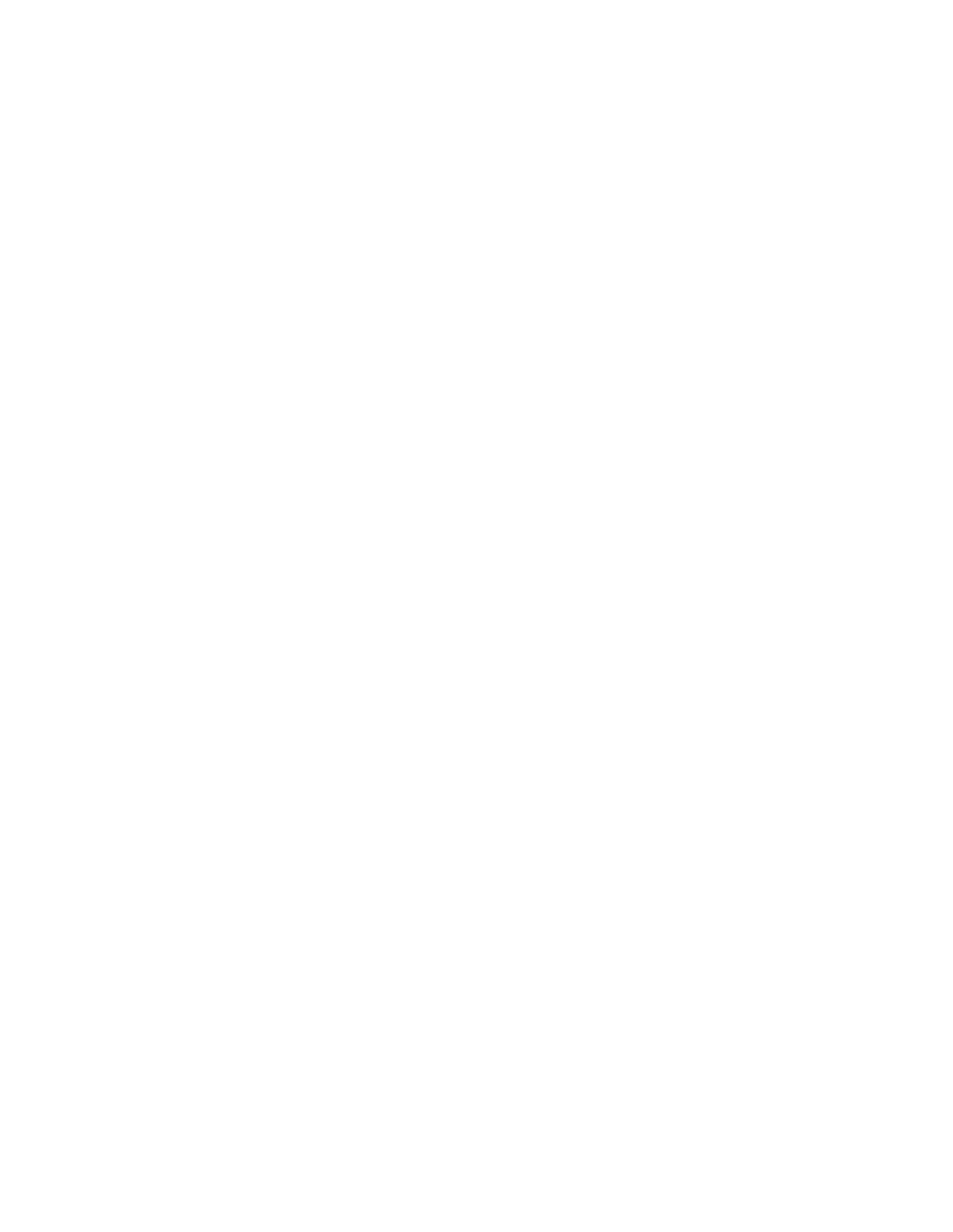#### **General Information**

DOWEX\* SBR-P resin is a gel type 1 strong base anion exchange resin with a high capacity and regeneration efficiency, based on a styrenedivinyl benzene copolymer matrix with quaternary ammonium functional groups. It is a porous resin manufactured to incorporate the characteristics of conventional strong base anion resins together with the advantages of a high wet volume capacity and good mechanical strength. In this way, it combines fast equilibrium rates, low rinse requirements and high regeneration efficiencies with moderate volume changes when changing ionic form. Due to its high porosity, DOWEX SBR-P resin is resistant to organic fouling while providing good removal of organics from water. When the organic content of the incoming

water is high, DOWEX MSA-1, DOWEX MSA-2 or DOWEX 11 resin may be a prefered choice to avoid problems of organic fouling of the resin.

DOWEX SBR-P resin is typically used in two or three bed demineralization systems. The particle size diztribution of DOWEX SBR-P resin allows it to be used at high flow rates. For more demanding conditions, such as treating high temperature waters (>50°C/120°F) in the presence of oxidants, another strong base anion gel type I resin DOWEX SBR, is preferred.

DOWEX SBR-P MB resin is graded for use in working mixed beds and DOWEX SBR-P PS resin is designed for counter-current regeneration systems. The specially graded DOWEX SBR-P C resin has a narrower bead size distribution

with 2% max. above 1.19 mm and 1% max. below 0.35 mm and is used for higher flow rates or a lower pressure drop at equal flow conditions. DOWEX SBR-P C resin has increased mechanical strength which makes it a resin of choice for applications such as condensate polishing and high flow deep bed demineralization. In combination with DOWEX HCR-W2 resin, it will give excellent performance in polishing mixed beds.

This brochure relates to water demineralization using NaOH regenerant in co-current or countercurrent operation. The presented data permits the calculation of operational capacities and silica leakages for different influent waters at different temperatures and levels of regeneration.

| Typical Physical and Chemical Properties   |                                |                                                               |
|--------------------------------------------|--------------------------------|---------------------------------------------------------------|
| lonic form as delivered                    |                                | $Cl^-$                                                        |
| Total exchange capacity, min.              | eq/                            | 1.2                                                           |
|                                            | kgr/ft <sup>3</sup> as $CaCO3$ | 26.2                                                          |
| Water content                              | $\%$                           | 53-60                                                         |
| Bead size distribution                     |                                |                                                               |
| Range                                      | mm                             | $0.3 - 1.2$                                                   |
| $>1.2$ mm                                  | $\%$                           | 2                                                             |
| $< 0.3$ mm                                 | $\%$                           | 2                                                             |
| Total swelling (CI + OH), approx.          | $\%$                           | 20                                                            |
| Whole perfect beads, min.                  | $\%$                           | 90                                                            |
| Particle density, approx.                  | g/ml                           | 1.08                                                          |
| Shipping weight, approx.                   | g/                             | 690                                                           |
|                                            | Ibs/ft <sup>3</sup>            | 43                                                            |
| <b>Recommended Operating Conditions</b>    |                                |                                                               |
| Maximum operating temperature:             |                                |                                                               |
| $OH^-$ form                                |                                | 60°C (140°F)                                                  |
|                                            |                                |                                                               |
| $Cl^-$ form                                |                                | 100°C (212°F)                                                 |
| pH range                                   |                                | $0 - 14$                                                      |
| Bed depth, min.                            |                                | 800 mm (2.6 ft)                                               |
| Flow rates:                                |                                |                                                               |
| Service/fast rinse                         |                                | 5-50 m/h (2-20 gpm/ft <sup>2</sup> )                          |
| <b>Backwash</b>                            |                                | See figure 1                                                  |
| Co-current regeneration/displacement rinse |                                | 1-10 m/h (0.4-4 gpm/ft <sup>2</sup> )                         |
| Total rinse requirement                    |                                | 3-6 Bed volumes                                               |
| Regenerant:                                |                                |                                                               |
| <b>Type</b><br>Temperature                 |                                | 2-5% NaOH<br>Ambient or up to 50°C (122°F) for silica removal |

\* Trademark of The Dow Chemical Company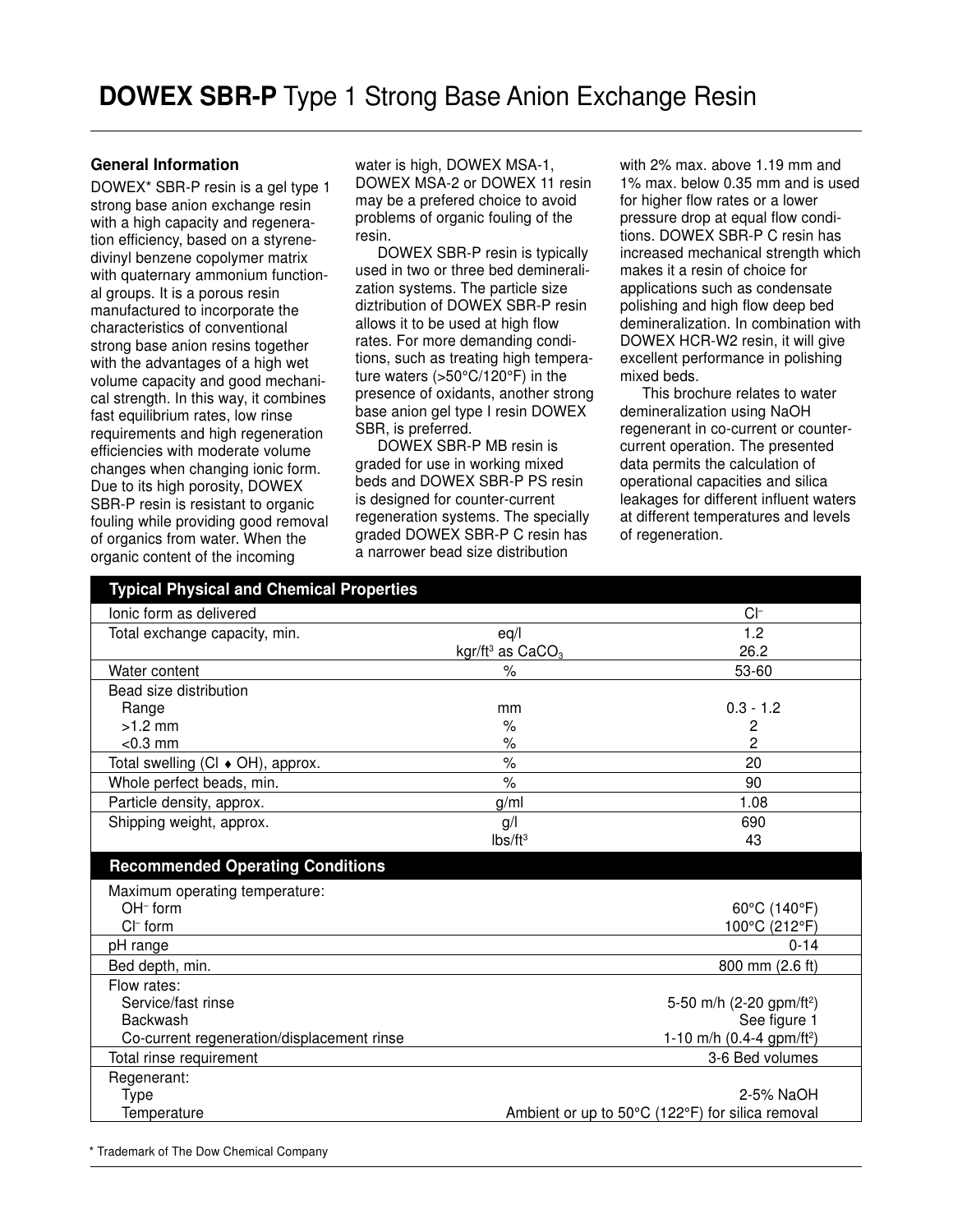### **Hydraulic Characteristics**

#### **Bed Expansion**

Under the upflow conditions of backwashing, the resin will expand its volume according to Figure 1. This expansion allows regrading of the resin, fines removal and better flow distribution during the subsequent regeneration cycle. An expansion of around 80% for 20 minutes is normally recommended to remove particulate matter from the resin bed. Occasionally, a longer backwash may be needed to fully remove contaminants.

In counter-current operation, backwashing is only required if accumulated debris causes an excessive increase in pressure drop or to decompact the bed. Usually a backwash is performed every 15 to 30 cycles in conventional countercurrent regeneration.

#### **Pressure Drop Data**

The pressure drop across a resin bed can vary depending on a number of factors. These include resin type, bead size and distribution, interstitial space (bed voidage), flow rate and temperature.

The data in Figure 2 shows the pressure drop per unit bed depth as a function of both flow velocity and water temperature for the standard grade resin (0.3-1.2 mm). These figures refer to new resin after backwashing and settling and should be considered indicative. The total head loss of a unit in operation will also depend on its design. It is substantially affected by the contribution of the strainers surrounded by the resin. Due to their narrower particle size distributions, DOWEX SBR-P PS and DOWEX SBR-P C resins can exhibit approximately 5% lower pressure drop characteristics than those illustrated in Figure 2.







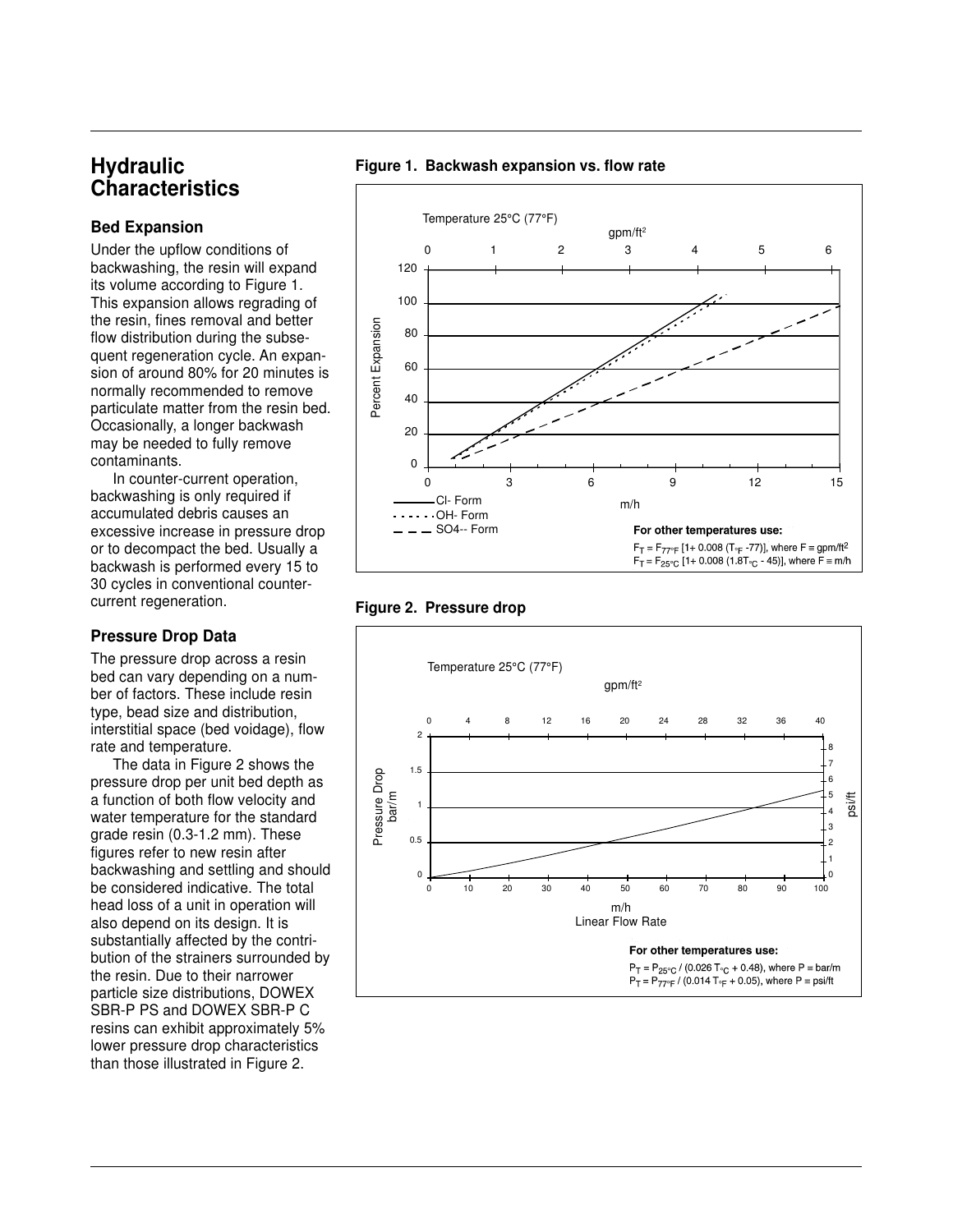#### **Operating Characteristics**

The suggested operating conditions in the table above are intended as a guide and should not be found restrictive. Excellent results will be obtained when using any alkali concentration from 2 to 5%. Even 8% can be used under certain controlled conditions. The regenerant flow is based on presenting approximately 2 grams NaOH per liter of resin per minute. This appears to give the best performance using 4% NaOH, resulting in a regeneration flow rate of 3 m $^{3}/$ h per m $^{3}$  of installed resin (0.4gpm/ft<sup>3</sup> ).

The use of hot regenerant (up to 50°C/120°F) gives an increased operational capacity and is especially useful for waters with a high silica load. Note that it will only be efficient if the resin has been preheated during the last bed volume of the preceding backwash.

The engineering design, especially of the distribution and collection systems, will be strongly influenced by the operational flow rates. The compatibility of this design with the needs of an efficient regeneration will be of the utmost importance and may change the regeneration recommendations in some aspects to obtain an optimal system. In large plants for instance, a lower concentration and a proportionally higher regenerant flow rate may be appropriate to overcome problems of chemical distribution.

The performance of the anion exchange unit will be evaluated on the basis of its regeneration efficiency and the silica leakage. Most importantly, the resin must keep performing over long time periods and its capacity to do so will depend on its chemical and physical stability, and its resistance to fouling by organic material or silica polymerization. The guidelines in the table are given to provide good operation conditions for DOWEX SBR-P resin.

#### **Co-Current Operation**

Silica leakage levels are shown in Figures 3 to 6 as a function of the regenerant level and percent silica to total anions in the feed. As the silica leakage is mainly dependent on the leakage of sodium through the cation exchanger, for the levels displayed in Figures 3 to 6 to be reached, a maximum leakage of 0.5 mg/l sodium should be maintained throughout the cycle, in order to avoid hydrolysis of the silica from the resin. A low enough sodium level should preferably be ensured using a counter-current regenerated cation exchange unit.

With ideal design, silica figures around 0.005 mg/l can be obtained for a large percentage of the operating cycle, provided that CO $_{\rm 2}$  plus the silica do not exceed 30% of the total anions. This will mostly be the case when no weak base anion resin precedes the strong base anion exchanger, and certainly when degassed feedwater is processed.

Irrespective of the  $CO<sub>2</sub>$  concentration, the figures given in the graphs 3 to 6 should be achieved. If silica exceeds 40% of the total anions, (this normally only occurs if a weak base anion resin preceeds the strong base anion), it is generally advisable not to exhaust the strong base anion resin exclusively with silica.

If an anion exchange resin is heavily loaded with silica, warm NaOH is recommended to remove it. The maximum permitted temperature is 60°C (140°F), but is not normally necessary. Indeed, in all cases in which a low silica residual is required, the use of counter-current regeneration, may prove more economical than heating the regenerant.

The temperature of the water being treated will have an effect on treated water quality. This shows particularly if a plant is shut down in high ambient temperature. The resul-tant silica may increase to

double the normal figure until the water re-turns to normal temperature.

Capacity data for DOWEX SBR-P, exclusively loaded with  $CO<sub>2</sub>$ and SiO $_{\rm 2}$  are given in Figure 7. The influence of the regeneration level and temperature are expressed for different proportions of SiO $_2$ . The data relate to a silica rinse of 1 mg/l as end-point determination.

Data on co-flow operational capacities for DOWEX SBR-P resin for other water qualities are presented in Figure 8.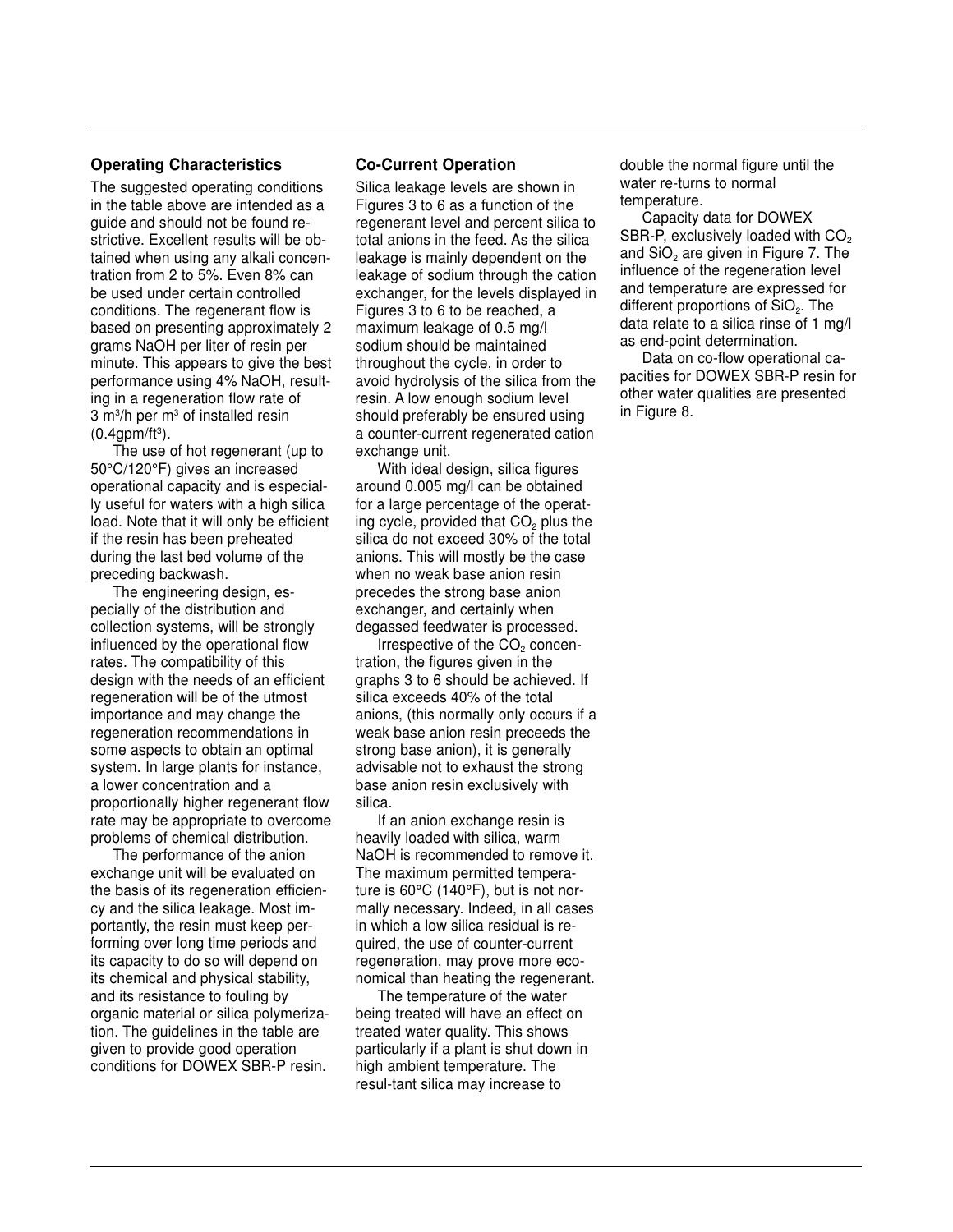

#### **Figure 3. Silica leakage in co-current operation, Regeneration in operational temperature**





#### **Figure 4. Silica leakage in co-current operation, Regeneration at 10**°**C (18**°**F) above operational temperature**



#### **Figure 6. Sodium leakage correction for co-current operation**

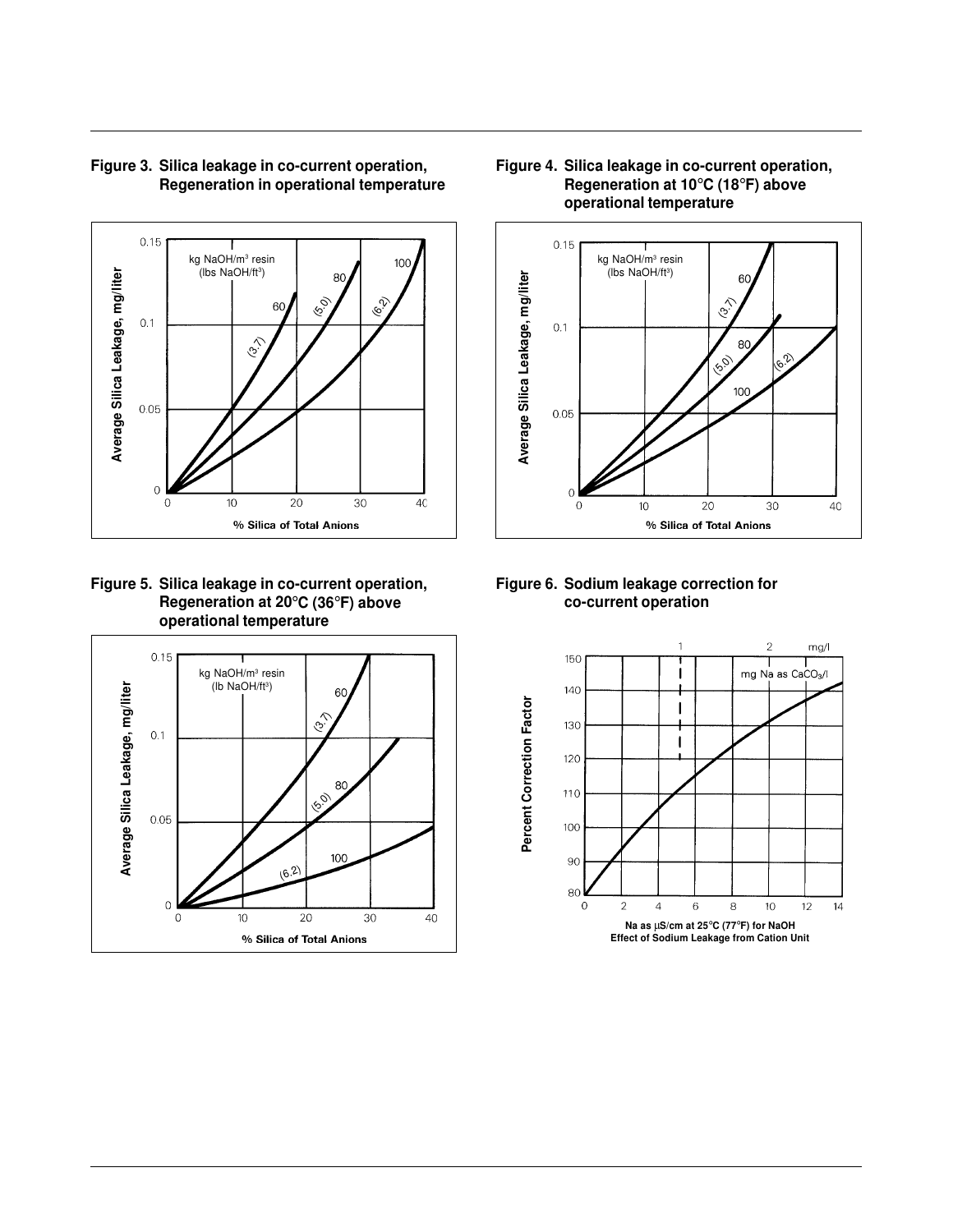

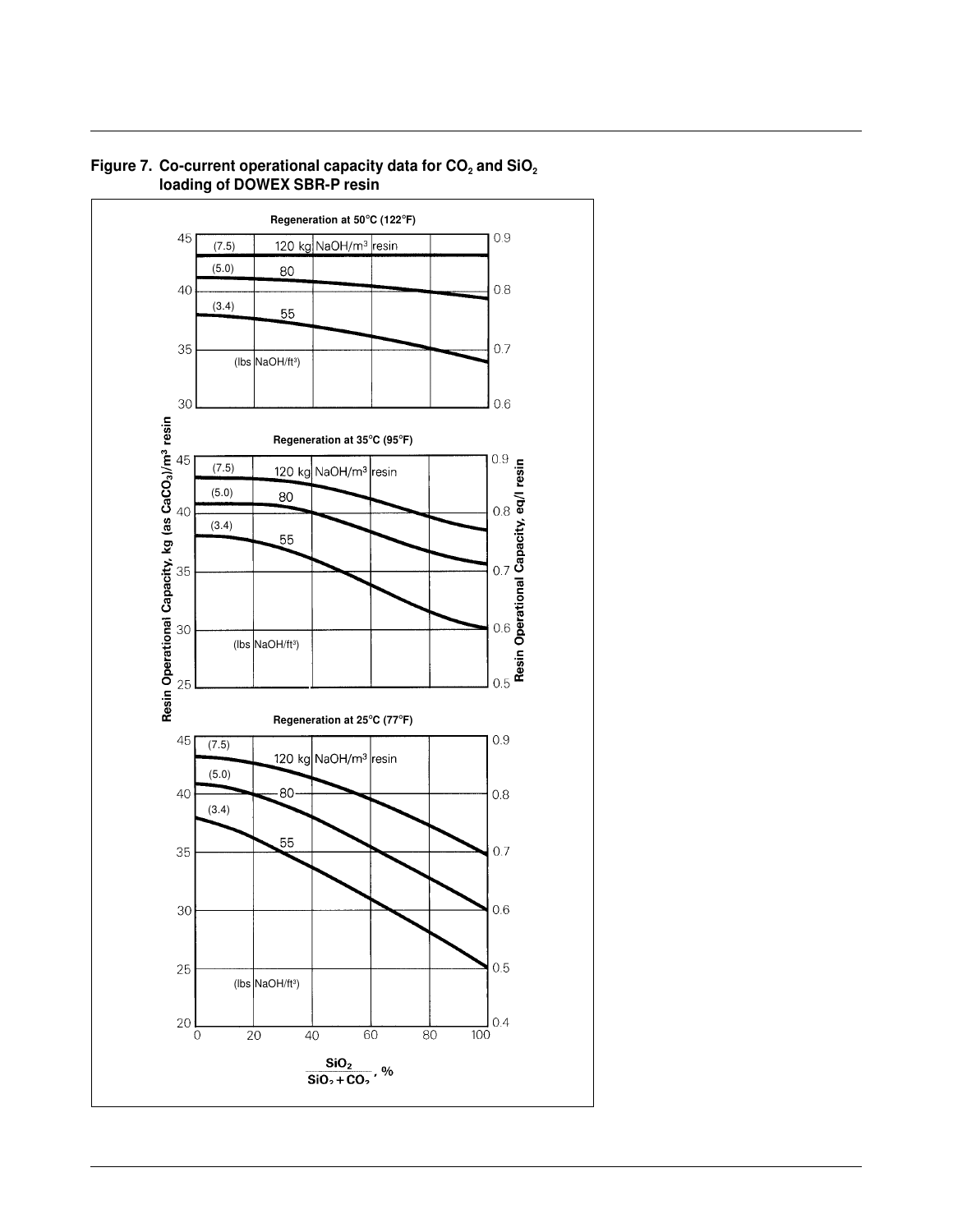

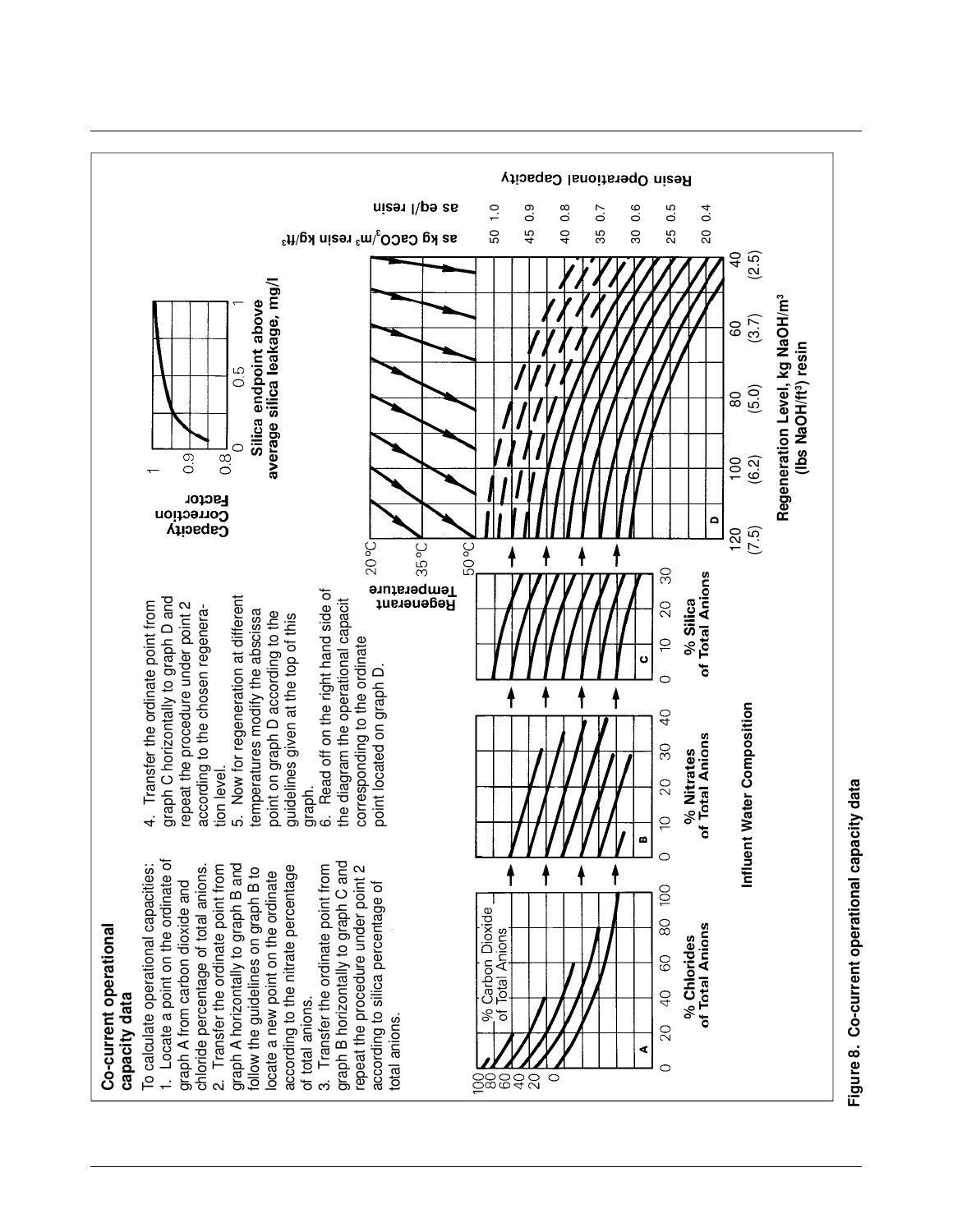#### **Counter-Current Operation**

The advantages of counter-current operation over co-current operation are well-known to be improved chemical efficiency (better capacity usage and decreased regeneration waste) and lower silica leakage. A low silica leakage from the anion exchanger requires an equally good preceding cation exchange unit, delivering water with a residual sodium level below 0.25 mg/l. With this quality of decationized water, one can expect a residual silica below 5 micrograms per liter for about 90% of the operational cycle. A type 2 anion exchanger such as DOWEX SAR or DOWEX MSA-2 may give such performance, but DOWEX SBR-P resin will mostly outperform such type 2 resins as far as silica leakage is concerned. Data on silica leakage levels are presented in Figures 9 to 11.

Demineralized water is needed to dilute the regeneration chemicals and for the displacement rinse, which is carried out in the flow direction of the regeneration. The final rinse is then carried out with decationized water from the cation exchange unit in the flow direction of the service cycle.







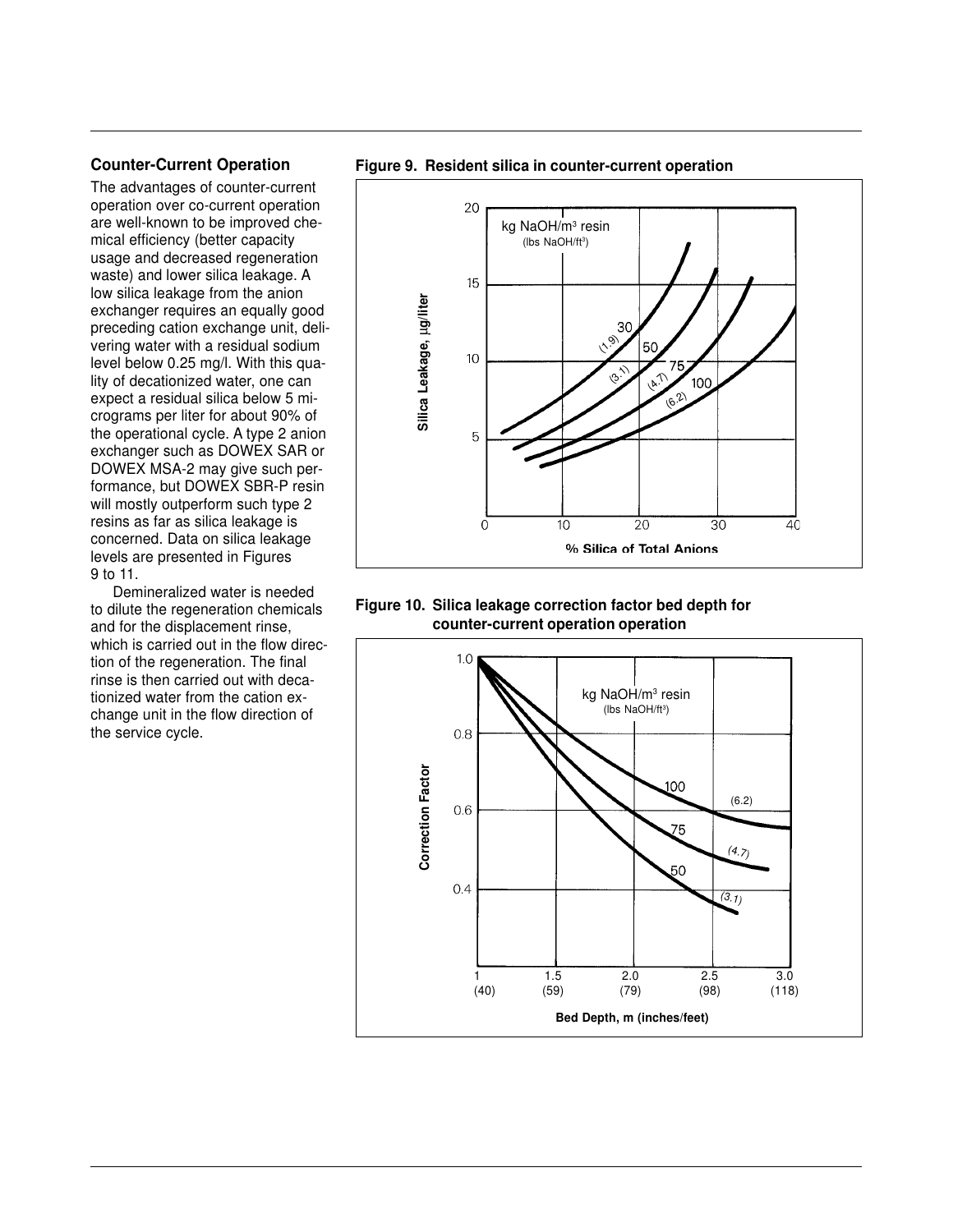As a type 1 strong base anion resin operated in counter-current is often chosen to obtain a very low silica leakage, the following steps are recommended:

1. Define bed depth and regeneration level from Figures 9 to 11 to design for the required silica leakage.

2. Assure a low sodium content in the feedwater.

3. Assure that regeneration chemicals are properly distributed over the entire resin bed and that no dilution occurs.

4. Minimize the organics in the feedwater, whether by proper pretreatment, organic scavenging or a preceding anion unit.

5. Avoid backwashing unless necessary to decompact the bed to avoid channelling.

6. Assure that the polishing zone of the bed is kept intact mechanically, during regeneration and service, and chemically by not overrunning the anion exchanger. Preferably terminate the service cycle prior to silica breakthrough.

7. Regenerate at a higher temperature than the operational temperature.

8. Avoid loading more than 15g  $\mathrm{SiO}_2$  per liter resin.

Data on counter-current operational capacities for DOWEX SBR-P resin is given in Figure 12.



**Figure 11. Silica leakage correction for regeneration temperature**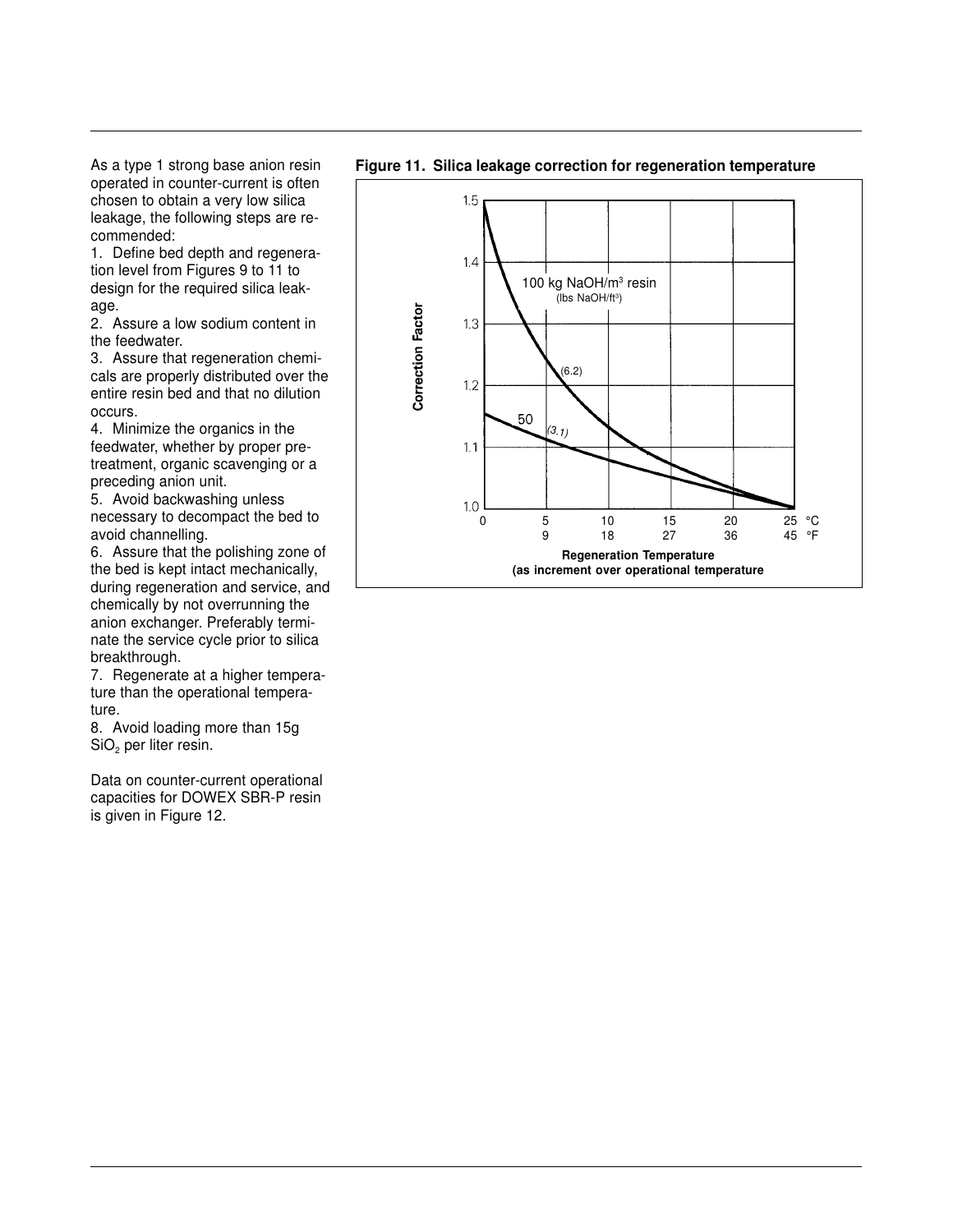